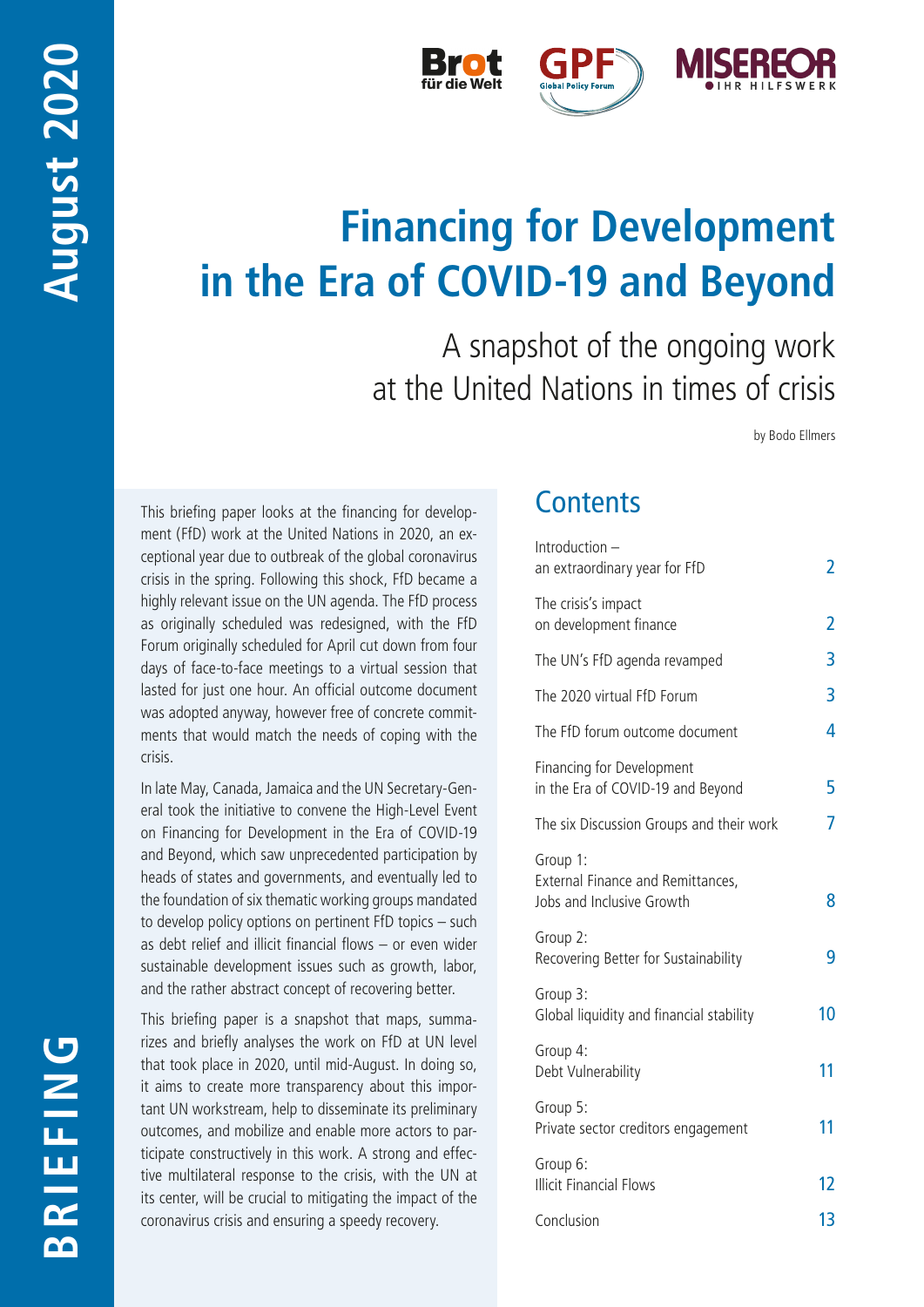# <span id="page-1-0"></span>**Introduction – an extraordinary year for FfD**

The coronavirus crisis took the international community by surprise. If the year 2020 had been business as usual at the United Nations, the Inter-agency Task Force on Financing for Development (IATF) would have presented their monitoring report – the Financing for Sustainable Development Report  $-$  in draft format in February.<sup>1</sup> Eventually, governments and other stakeholders of the informal group "Friends of Monterrey" would have retreated to a conference hotel in Mexico for a few days in March, to discuss what to get out of the 2020 Financing for Development Forum, which was scheduled to take place in April, as it had done each year since 2016.

Diplomats in New York would have started to negotiate a brief outcome document for the annual FfD Forum, and some government negotiators would have insisted to delete most concrete commitments during the process, resulting in a vague and unambitious product whose most elaborate element would have been the new mandate for the researchers working on the following year's IATF Report. In April, the global FfD community would have gathered at UN headquarters in New York to exchange views for a week. And from May to December, not much would have happened, until the annual FfD-process cycle would have begun again. But then COVID-19 developed into a full-scale global pandemic, and became a game changer for the UN's financing for development agenda.

The last thing that happened as planned was the publishing of the draft IATF report in early March.2 The monitoring exercise in the draft report identified backsliding in many key FfD areas, and consequently, the report conveyed strong messages around the guiding theme "arrest the backslide". It fit well for purpose, as the 2020 FfD Forum was supposed to be the first of the "Decade of Action" to accelerate the implementation of the Sustainable Development Goals (SDGs). Even before the coronavirus crisis hit humanity as an unprecedented global triple crisis (health, economic, financial crisis), SDG implementation had not been track. The UN planned to address this by calling on the

international community to scale up and speed up their efforts for the remaining ten years of Agenda 2030, including in the key area of financing for development, among other things a cornerstone of the SDG's "means of implementation". The draft IATF report pre-corona crisis assessed the state of play in all FfD action areas and established stagnation or even setbacks in many areas. This was the dire state of affairs before the onset of COVID-19.

# **The crisis's impact on development finance**

The coronavirus crisis then turned out to be a 'perfect storm' for development finance<sup>3</sup> - an unprecedented event, in which all sources of development finance dried up simultaneously:

- **»** Domestic tax revenue decreased naturally, as the lockdowns froze almost all economic activity, and some countries even gave tax breaks to relieve pressure on private economic actors.
- **»** Foreign private capital exited developing countries in record volumes and in record speed in March 2020, with nearly 100bn US-dollars being transferred to ostensibly safer havens in just one month.
- **»** Export revenue collapsed due to a combination of overall lower trade volumes, and lower prices especially for commodities. One day in late March, the oil price even fell below zero.
- **»** Workers' remittances fell due to a massive surge in unemployment, affecting especially workers in more precarious jobs that are often done by migrants.
- **»** Only official development assistance (ODA) was not showing a clear trend yet. Some donors, such as the UK, announced massive cuts, while others, like Germany, recorded substantial increas- $\overline{e}$

While revenue collapsed, public spending needs to be increased massively. Both the IMF<sup>4</sup> and the UN<sup>5</sup> estimated that developing countries (or emerging markets) would need an extra 2.5 trillion US dollars

<sup>1</sup> For more information on the IATF, see:<https://developmentfinance.un.org/>

<sup>2</sup> The draft IATF-Report is usually made publicly available for stakeholder consultation, but is no longer online since the final version has been released.

Reliable data for the economic impact is hard to find. International organizations made projections early on, but accuracy was and remains limited due to the uncertainty caused by the crisis. For an early assessment on the impacts (in German), see Ellmers, Bodo and Jens Martens (2020): Die globale Coronakrise. Weltwirtschaftliche Auswirkungen und international Reaktionen – ein Update. For a more recent assessment (in English) see OECD (2020): The impact of the coronavirus (COVID-19) crisis on development finance.

<sup>4</sup> <https://www.imf.org/en/News/Articles/2020/03/27/tr032720-transcript-press-briefing-kristalina-georgieva-following-imfc-conference-call>

<sup>5</sup> <https://unctad.org/en/pages/newsdetails.aspx?OriginalVersionID=2315>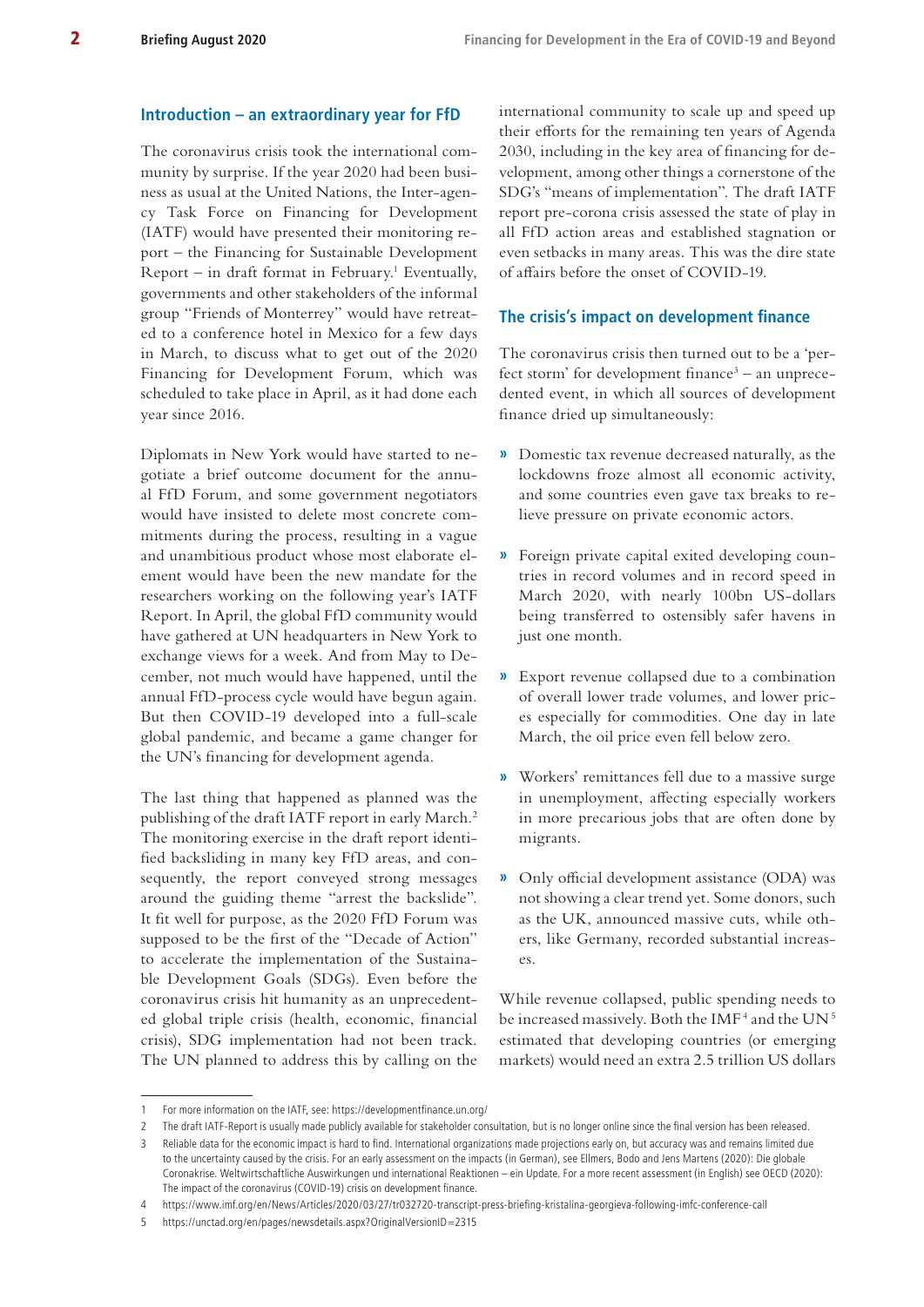<span id="page-2-0"></span>to cope with the crisis. Whereas richer countries are able to respond to such a crisis with gigantic rescue packages, financed by debt-financed fiscal expansion and monetary expansion by central banks, poorer countries are naturally unable able to mobilize domestic resources to the same extent. Alone the fiscal support financed by budgetary measures accounted for 8.3 % of advanced economies' GDP by June 2020; this is 6.6 percentage points higher than in the global financial crisis. Developing countries in turn could mobilize just 2.0% of their much smaller GDP.<sup>6</sup> It soon became obvious that COVID-19 would not merely cause a humanitarian disaster in poorer countries, it would also sound the death knell for the UN's fragile Agenda 2030, unless the international community made extraordinary efforts towards a coordinated and effective response leaving no one behind.

# **The UN's FfD agenda revamped**

Multilateral coordination was hampered when officers up to head of state level moved home to work, and international flights or any physical meetings were now no longer possible. In 2009, to address the last major financial crisis, the UN convened an extraordinary global Summit, the "UN Conference at the Highest Level on the World Financial and Economic Crisis and Its Impact on Development", at UN headquarters in New York. A similar response was not possible under the conditions of a global pandemic. Nevertheless, some parties, and especially civil society organizations (CSOs), called early on for an UN Economic Reconstruction and Systemic Reform Summit, aiming to foster multilateral consensus on the immediate crisis response but also to exploit  $-$  in the spirit of `never miss a good crisis' – the political window of opportunity to pursue long overdue reforms of the international financial architecture.7

In the early months of the pandemic however, no new opportunities were created. The immediate consequences for the UN-FfD process were:

**»** The Friends of Monterrey retreat in Mexico got cancelled.

- **»** The IATF went back to the drawing board, and revised the 2020 FSD report in a way as to reflect the coronavirus crisis.
- **»** An FfD Forum outcome document was negotiated and eventually adopted, however in the new style of 'zoom and whatsapp diplomacy', avoiding physical meetings.
- **»** After several weeks of back and forth, it was decided that the FfD forum would, albeit virtually, and in a massively abridged format, with just one hour of speeches, instead of the originally scheduled four days of interactive dialogue.
- **»** To complement the FfD Forum, the President of ECOSOC announced the addition of an extra informal meeting to the UN's agenda, to be held on the 2nd of June 2020, "with a focus on needs on the ground and concrete financing options for Member States".8

# **The 2020 virtual FfD Forum**

The FfD Forum is, in the UN's own terms, "an intergovernmental process with universal participation mandated to review the Addis Ababa Action Agenda and other financing for development outcomes and the means of implementation of the SDGs."<sup>9</sup> The virtual event, which lasted for just one hour saw speeches by the ECOSOC President (Mona Juul from Norway), by UN Secretary General António Guterres, by the President of the UN General Assembly (PGA) (Tijjani Muhammad-Bande of Nigeria), and by GAVI's chairwoman Ngozi Okonjo-Iweala, a former Nigerian Finance Minister. ActionAid International chairwoman Nyaradzayi Gumbonzvanda spoke for CSOs, while the private sector representative was Jay Collins of Citigroup. No representatives of UN Member State governments spoke or intervened in the event. And as there was no dialogue, it was difficult to sense what positions individual Member States and UN negotiation groups would take towards FfD in the new context of the coronavirus crisis.10

<sup>6</sup> Alberola, Enrique, Yavuz Arslan, Gong Cheng, Richhild Moessler (2020): The fiscal response to the COVID-19 crisis in advanced and emerging market economies;

<sup>7</sup> CSOs continue doing so, cf. [https://csoforffd.org/2020/07/14/statement-of-the-civil-society-ffd-group-including-wwg-on-ffd-for-the-general-debate-of](https://csoforffd.org/2020/07/14/statement-of-the-civil-society-ffd-group-including-wwg-on-ffd-for-the-general-debate-of-the-2020-hlpf/)[the-2020-hlpf/](https://csoforffd.org/2020/07/14/statement-of-the-civil-society-ffd-group-including-wwg-on-ffd-for-the-general-debate-of-the-2020-hlpf/)

<sup>8</sup> United Nations (2020): Summary of the President of the Economic and Social Council of the forum on financing for development follow-up (New York 23 April 2020 and 2 June 2020, para 3)

<sup>9</sup> <https://www.un.org/development/desa/financing/what-we-do/ECOSOC/financing-development-forum/about-the-forum>

<sup>10</sup> The 2020 FfD Forum has been broadcasted on UN WebTV, a recording is available on Facebook: [https://www.facebook.com/UNWebTV/videos/financing](https://www.facebook.com/UNWebTV/videos/financing-sustainable-development-in-the-context-of-COVID-19/262387911595287/)[sustainable-development-in-the-context-of-COVID-19/262387911595287/](https://www.facebook.com/UNWebTV/videos/financing-sustainable-development-in-the-context-of-COVID-19/262387911595287/)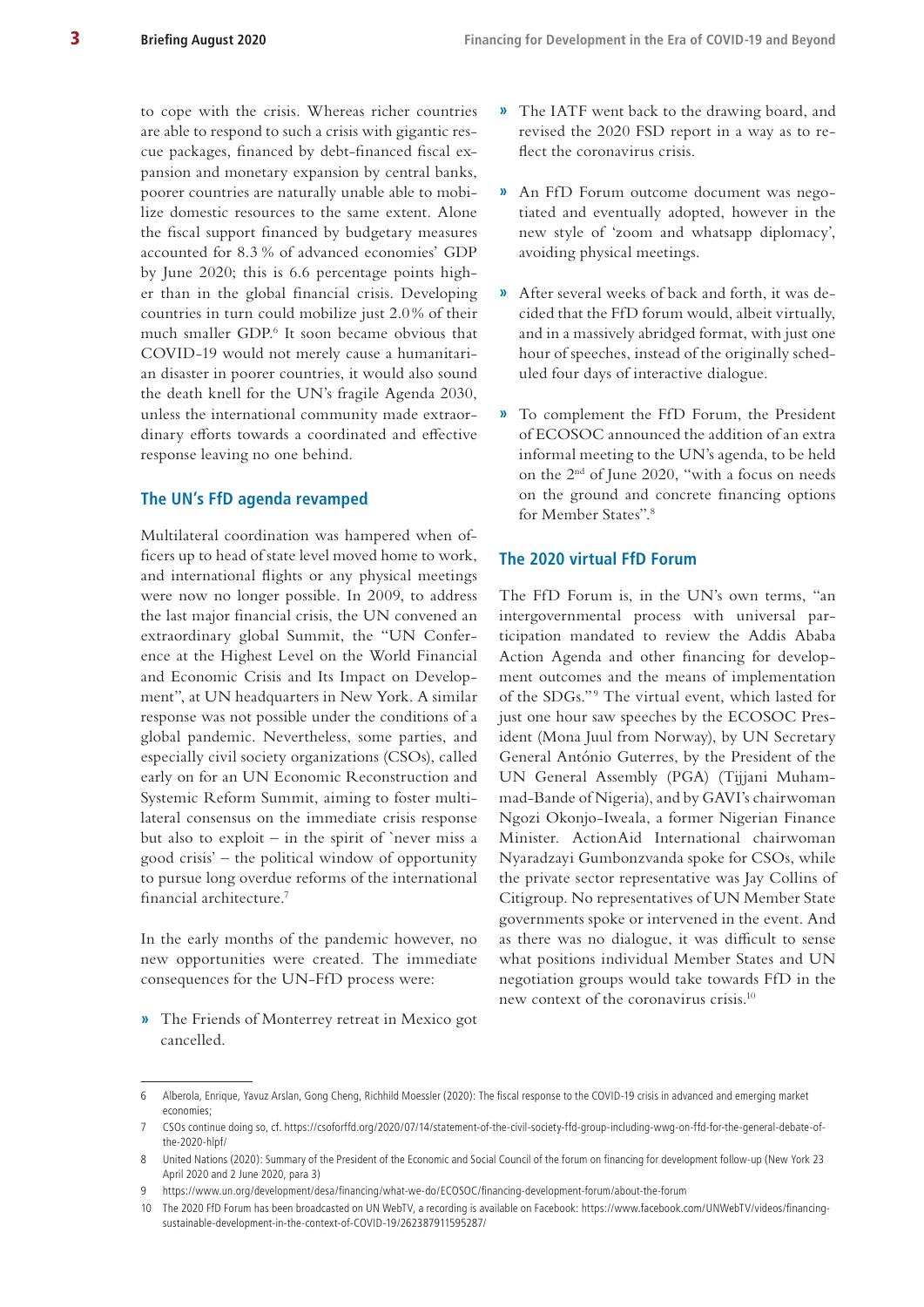<span id="page-3-0"></span>Remarkably, while the outcome document has been weak on ambition and largely free of concrete agreements, the speeches were relatively bold. In particular, `debt' was high on the agenda. The official summary states that "A debt standstill and targeted relief were stressed unanimously as preconditions for recovery in developing countries".11

In what was probably the highlight of the virtual Forum, for the first time since assuming office, UN Secretary General Guterres explicitly endorsed the creation of "a mechanism to address sovereign debt restructuring in a comprehensive and coordinated manner that takes account of the need for countries to step up their efforts to achieve the sustainable development goals", thereby backing a long-standing demand for international financial architecture reform by the G77 and CSOs working on debt justice. Guterres also called for the extension of the debt moratorium offered by the G20 to all developing countries that request forbearance, including middle income countries, and stressed the need for actual debt relief. To ensure that governments have sufficient liquidity, he called on the IMF to issue additional Special Drawing Rights.

Mona Juul also stressed the need for action on debt and recalled steps and proposals already made. Moreover, she emphasised the need for action on tackling illicit financial flows, and reminded participants of the gendered impacts of the crisis, as it was often women who were taking strains.

Decisive action on debt featured in the speeches of Okonjo-Iweala and Gumbonzvanda, too. The former also stressed the need to provide vaccines at affordable prices and strengthen health systems, while the latter raised awareness for inequalities in the context of COVID-19 as poverty, race and gender all mattered for the impact of the crisis. She demanded to address the underfunding of public services, curtail illicit flows, promote progressive taxation including a COVID-19 wealth tax, and, for rich countries, deliver a USD 500bn aid package to help poor countries cope with the crisis. The President of the General Assembly (PGA) called for international solidarity, supported the call to honor ODA commitments, and reminded participants to continue implementing the Agenda 2030 under the

new conditions of the COVID era. He stressed the need for all creditors to participate in debt relief efforts. Citigroup's Jay Collins wanted to keep capital markets open and retain private sector participation in debt standstills on a voluntary basis.

Despite their brevity, the speeches at the April virtual FfD Forum gave clear signals for priority areas in which action was needed, and thereby set the pace for the following events, in particular the new FfD process in the era of COVID-19 that emerged. The spaces at the Special Event on "Financing a Sustainable Recovery from COVID-19" on the 2nd of June were primarily used by representatives of international institutions, who presented the work they had been doing to address the crisis.<sup>12</sup> Priority areas mentioned in April had been reinstated, but otherwise little news was added.

# **The FfD forum outcome document**

The FfD Forum outcome was supposed to be a "programme of action … the first universally agreed UN set policies to finance COVID-19 response and recovery", reads the official announcement on the UN website.13 This sounds bold, but with regards to the magnitude of the crisis and the challenges that the international community faced, the outcome was a huge disappointment.

The preamble raises high expectations, and refers to the double challenge to find the resources to finance the existing SDG agenda and the new crisis response needs, stating: "We are determined to advance bold and concerted global action to address the immediate social and economic impacts and achieve a quick, inclusive and resilient recovery, while keeping in sight the achievement of the Sustainable Development Goals."14 However, a number of powerful governments blocked every action-oriented agreement, so that not a single concrete action is agreed upon.

Thus, the FfD forum outcome document only contains vague declarations of intent, e.g. to develop disaster risk financing strategies and instruments (para 6). On tackling the new debt crisis, the document just welcomes steps taken by IMF and World Bank to provide additional liquidity, and the debt

<sup>11</sup> United Nations (2020), para 2 [https://www.un.org/development/desa/financing/sites/www.un.org.development.desa.financing/files/2020-07/](https://www.un.org/development/desa/financing/sites/www.un.org.development.desa.financing/files/2020-07/A_75_93_E.pdf) [A\\_75\\_93\\_E.pdf](https://www.un.org/development/desa/financing/sites/www.un.org.development.desa.financing/files/2020-07/A_75_93_E.pdf)

<sup>12</sup> For documentation of the event, see [https://www.un.org/development/desa/financing/events/forum-financing-development-meeting-financing](https://www.un.org/development/desa/financing/events/forum-financing-development-meeting-financing-sustainable-recovery-COVID-19)[sustainable-recovery-COVID-19](https://www.un.org/development/desa/financing/events/forum-financing-development-meeting-financing-sustainable-recovery-COVID-19) 

<sup>13</sup> <https://www.un.org/development/desa/financing/post-news/2020-ecosoc-forum-financing-development-ramps-response-COVID-19>

<sup>14</sup> Para 3 of the outcome document;<https://undocs.org/E/FFDF/2020/3>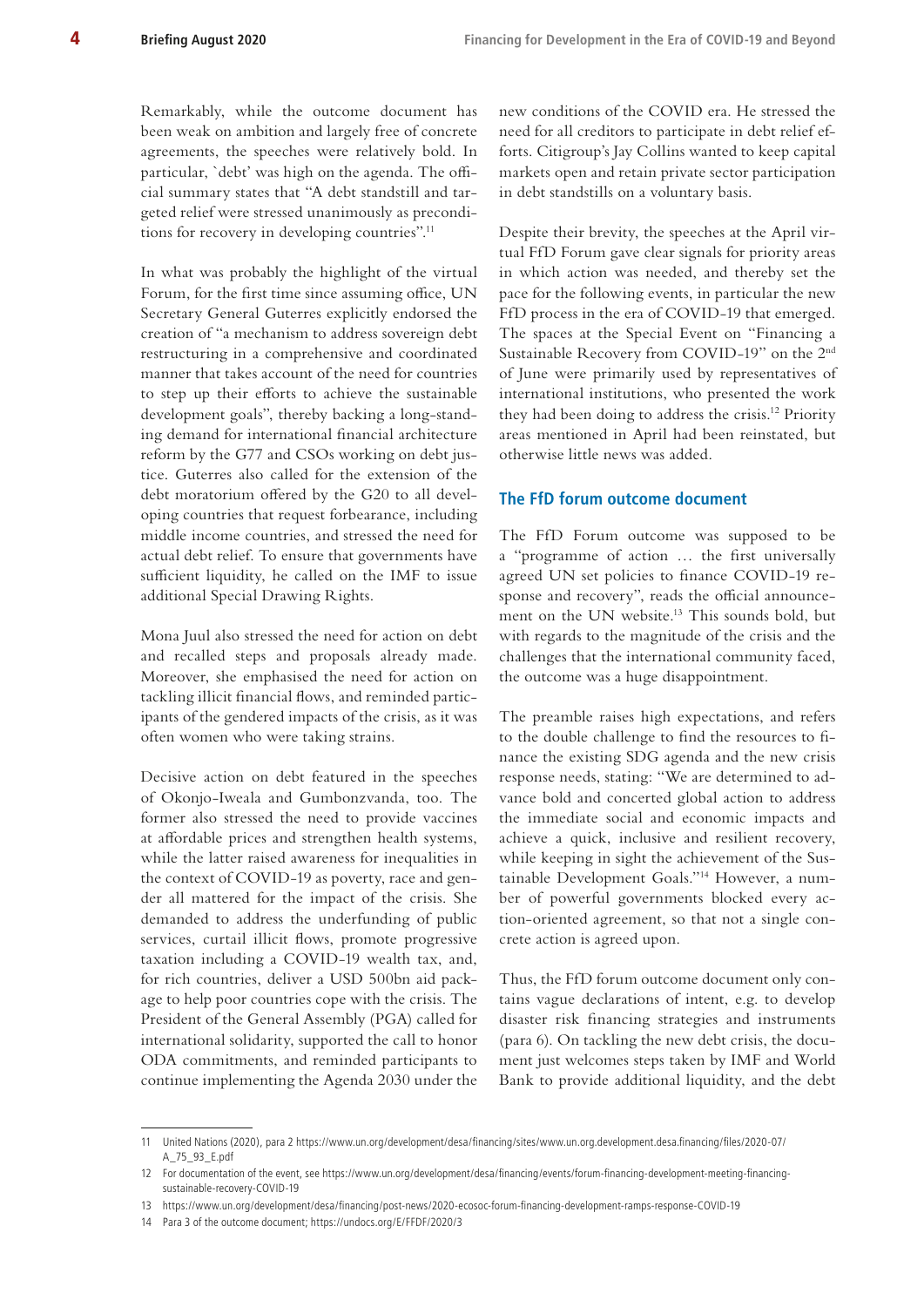<span id="page-4-0"></span>service suspension initiative (DSSI) agreed earlier by the G20, and vaguely states that the Member States will "continue to address risks of debt vulnerabilities", without going into any detail. Donors are called upon to honor their ODA commitments, without clear steps or a timetable for how the targets will be met being outlined.15

On taxation, the UN Member States just acknowledge "that any consideration of tax measures in response to the digitalization of the economy should include a thorough analysis of the implications for developing countries", obviously referring to the parallel process on digital taxation ongoing under the leadership of the exclusive circle of the OECD. On illicit flows, members re-commit to address challenges in combatting them, without getting anywhere near detailed statements (para 14). As regards private finance, the outcome "welcome(s) the growing interest in sustainable investment", and Member States commit to creating an enabling environment and incentivizing greater sustainable investment in developing countries … to ensure a sustainable recovery from the pandemic" (para 16). Perhaps the most noteworthy, if not only, concrete outcome was that the IATF was mandated to address the impact of the pandemic in the 2021 Financing for Sustainable Development Report.

The negotiations around the FfD outcome were overshadowed by the disputes between China and the USA about many things, but here in particular about the role of the WHO. The first draft had contained a passage that policy action would take place "with the World Health Organization at the forefront", which got deleted as the negotiations proceeded. US president Trump had criticized the WHO for being too China-friendly.<sup>16</sup>

Also deleted was an explicit reference to considering capital account management in paragraph 10, despite the obvious fact that effective capital controls could have prevented the massive outflow of capital from developing countries in March. On debt, the passage "through existing channels" was added to the commitment to address debt vulnerabilities. That was counter-productive because it lowered the expectations on governance reforms in a context where it was already obvious that existing channels were no longer up to the task, and that no existing channel can ensure much-needed and widely demanded private creditor participation in debt relief programs.

All in all, the official outcome of the 2020 FfD Forum was a missed opportunity. The opportunity presented by UN Member States having been convened anyway to debate economic and financial affairs could and should have been used to agree on bold and concerted actions to put FfD at work in the coronavirus crisis. But governments did not find a consensus, no such action was finally agreed. The sense of disappointment was obviously shared, not just by CSOs, but also by senior management of the key UN bodies, which might explain the much bolder and concrete policy suggestions the UN Secretary General and PGA made during the virtual FfD Forum on April. The actions mentioned were the actions needed.

It could be argued that the failure was due to the challenging conditions in which negotiations took place – by the uncertainty caused by the rapidly changing external environment and the challenges of moving from face-to-face to virtual negotiations. The delegates could have easily reacted to it by simply agreeing an early date for the Fourth International Conference on Financing for Development at highest political level, the successor to the Monterrey/Doha/Addis Ababa series of FfD conferences, which is overdue to be held. However, there was no consensus on the if and when it would be held, so the decision was deferred for another year.

But, while unanimous consensus on bold actions was not immediately achievable in April, many UN Member States found that loitering for a whole year in the midst of an unprecedented global humanitarian and development disaster was not an option. Contrary to the response to the global financial crisis in 2008/09, political leadership in this situation was not exercised by the traditional great powers, whose governments showed little interest in coordinating the multilateral response.

# **Financing for Development in the Era of COVID-19 and Beyond**

The initiative to set up an extraordinary process came from Canada and Jamaica, in cooperation with the UN Secretary-General. Rather spontaneously, they convened the "High-Level Event (HLE) on Financing for Development in the Era of COVID-19 and Beyond", scheduled to take place on the 28th of May 2020. Chaired by Justin Trudeau, Prime Minister of Canada, and Andrew Holness, Jamaica's Prime Minister, the HLE con-

<sup>15 24</sup> of 29 members of the OECD DAC missed the 0.7% target for official development assistance in 2019

<sup>16</sup> <https://eu.usatoday.com/story/news/factcheck/2020/04/11/coronavirus-fact-check-donald-trump-vs-world-health-organization/5128799002/>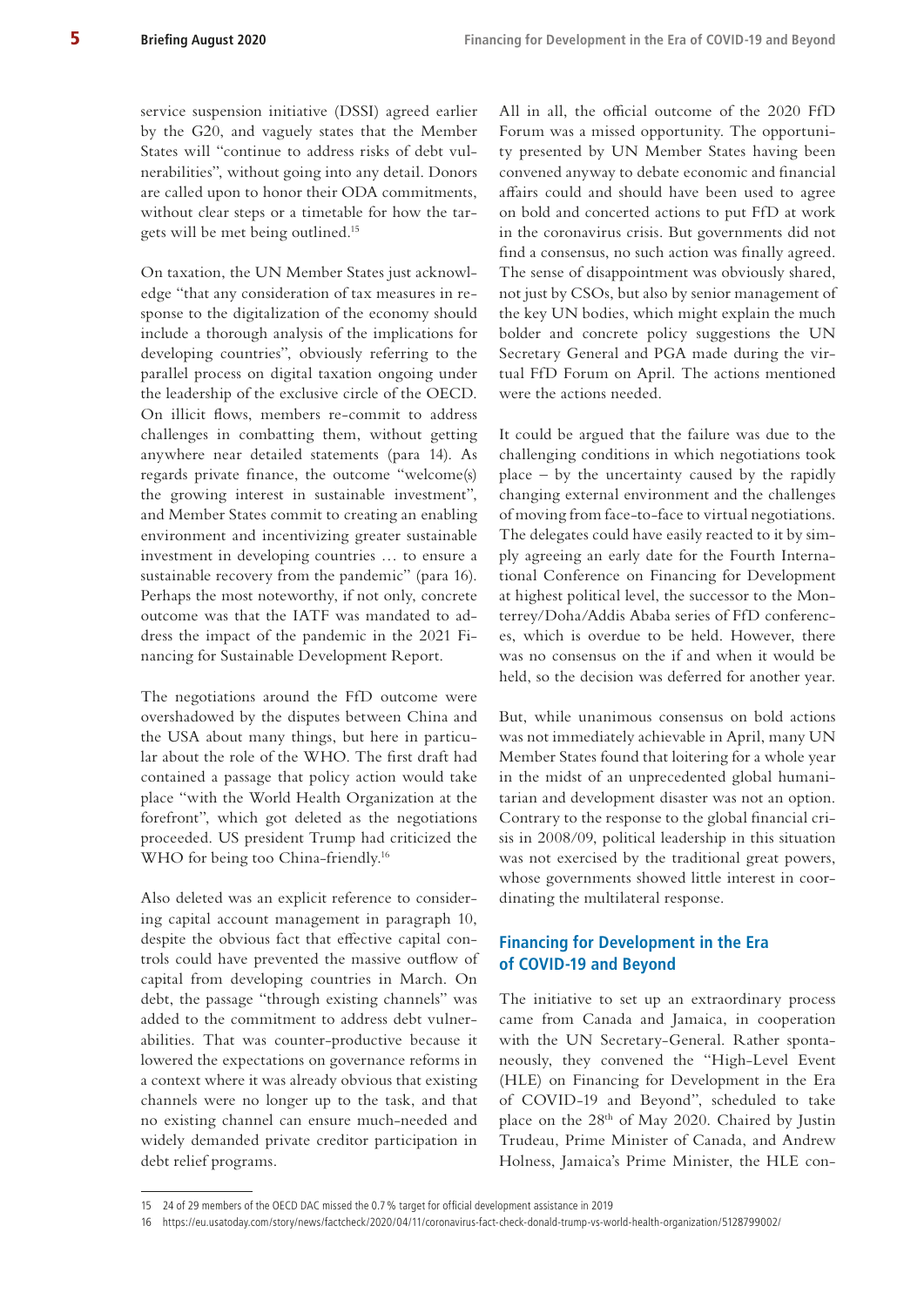vened a for – FfD standards – record number of political big shots, including many heads of states from larger countries that were usually just represented at ministerial level, even at the International FfD Summits, such as the latest one in Addis Ababa in 2015.17

The impressive participation is evidence of the relevance of having a substantial high-level FfD discussion in the new context of the COVID era. Germany was represented at the event by Chancellor Angela Merkel, and Italy by Prime Minister Giuseppe Conte. The French President Emmanuel Macron and the Prime Minister of the UK, Boris Johnson, at least sent video messages. On top of this, all major international organizations participated at the highest level, including the IMF (Georgieva), World Bank (Malpass), OECD (Gurría), the UN (Guterres) of course, and, surprisingly, also the European Union, separately represented by the President of the European Commission (von der Leyen). Furthermore, countries of the South were represented by prominent Heads of States.

South Africa, also holding the presidency of the African Union, was the first to speak. President Ramaphosa picked up from the debates at the FfD Forum. To address the debt crisis, the international community should start with an across-the-board debt standstill, followed by targeted debt relief, and setting up a debt workout mechanism, i.e. developing a comprehensive solution to structural issues in the international debt architecture. The African Union supported the UN Secretary General's call for a global response package amounting to at least 10% of the world's GDP. This would imply more than 200 billion US dollars of support for Africa.

European heads of state were positive about the need for international cooperation, but remained vague and non-committal, procrastinating over concrete steps. Angela Merkel announced that Germany would work for the full realization of the G20 Debt Service Suspension Initiative (DSSI), including for private creditor participation in debt relief, and requested to check the need for further action on debt at the end of the year. She expressed Germany's support for additional steps at the IMF, namely a Special Drawing Rights (SDR) allocation

(knowing that these are currently not possible due to lack of support by the de facto IMF veto power USA).18 She stressed the need to tackle corruption and illicit financial flows, and that the crisis should also be seen as an opportunity and recovery should be in line with the SDGs and the climate treaties.19 The President of the European Commission, von der Leyen, supported the view that the recovery should be green, digital and just. She presented the idea for a Global Recovery Initiative linking investments and debt relief to the SDGs.

France cited scaled up support to health systems and to Africa as priorities (including debt restructuring). Macron also announced that France would host a Summit of Public Development Banks to take place in November this year. Costa Rica gave strong support to the issuance of SDRs and stressed the need for the reform of the global finance order, driven by solidarity. Norway, Japan and Italy emphasised their support for the DSSI. Japan and the UK flagged, among others, their financial support to the IMF's Catastrophe Containment and Relief Trust (CCRT), which enabled the IMF to write off some loans owed to the IMF by its borrower countries.

Norway furthermore emphasized the need to curtail illicit financial flows, and pointed to the work of the new FACTI panel at the UN that had been set up with the strong support of the Norwegian ECOSOC presidency.20 Kazakhstan, as chair of the Group of Landlocked Developing Countries, stressed that all developing countries should have access to debt-to-health swaps to gain the fiscal space needed to cope with the crisis.

In addition, a bold statement was also made by Mia Mottley, the Prime Minister of Barbados, which also holds the chairmanship of the Caribbean Community (CARICOM). Mottley pointed to the urgency of taking decisions, warning that "time is not our friend … we will be asked what we did in the period of COVID". The HLE should help to ensure that poorer people and smaller countries did not become collateral damage to the larger countries. She pointed out that the international financial architecture created 75 years ago was no longer up to the task, sidelining too many countries

<sup>17</sup> The documentation is available at: <https://www.un.org/en/coronavirus/hle-financing-development>

<sup>18</sup> SDRs are issued by the IMF and can be changed into hard currencies such as the U.S. dollar. SDR issuance is seen as a key option to increase liquidity for the countries that receive them.

<sup>19</sup> Merkel's statement is one of the few not on the UN website, but a summary is available here: [https://www.bundeskanzlerin.de/bkin-de/aktuelles/un](https://www.bundeskanzlerin.de/bkin-de/aktuelles/un-konferenz-COVID-19-1756464)[konferenz-COVID-19-1756464](https://www.bundeskanzlerin.de/bkin-de/aktuelles/un-konferenz-COVID-19-1756464)

<sup>20</sup> <https://www.factipanel.org/>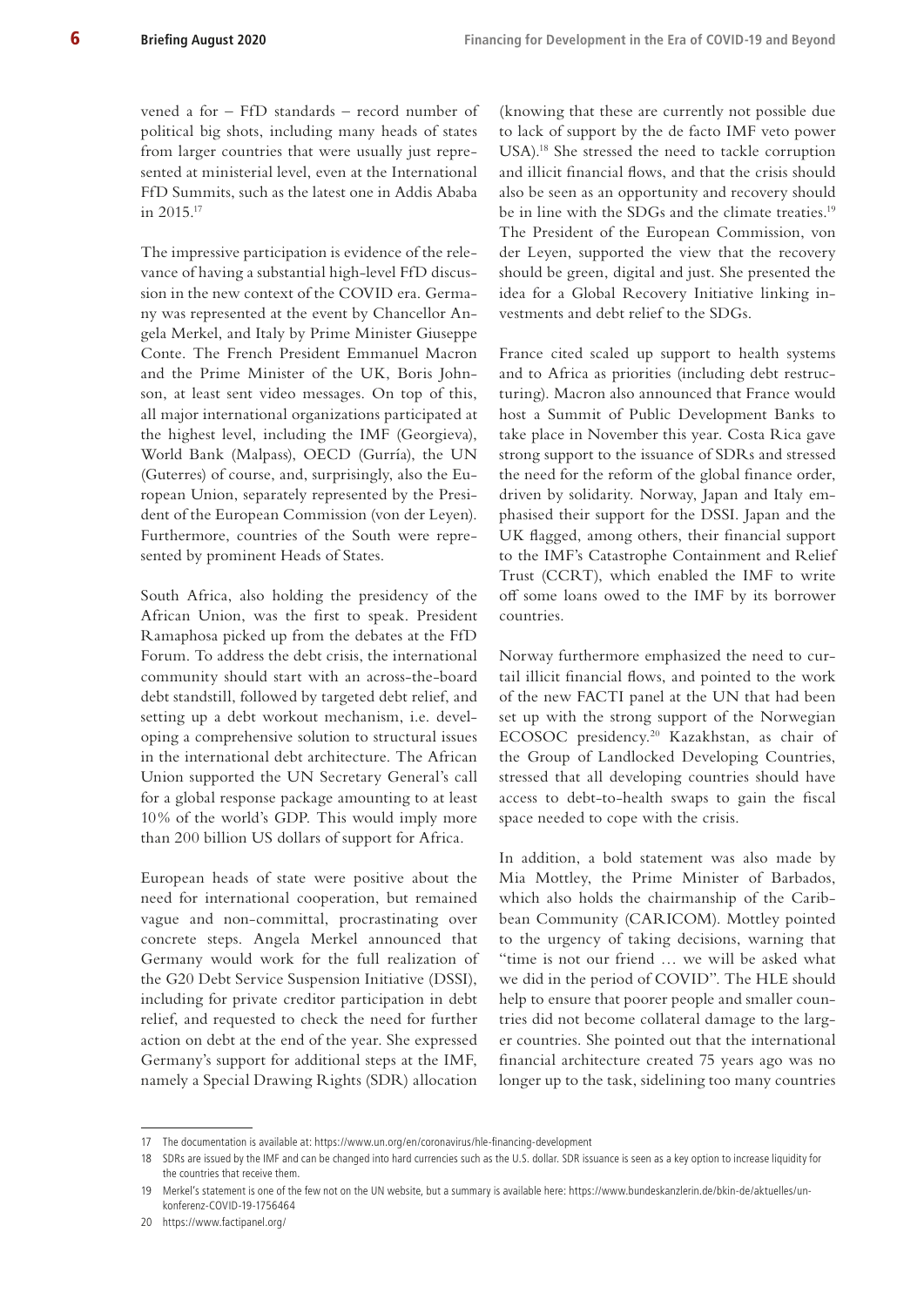<span id="page-6-0"></span>when it came to access to concessional finance, or debt relief. Debt instruments needed to ensure that countries affected by disasters could suspend debt payment. Pakistan, which had earlier presented its own proposal for a debt relief initiative, once again made it clear that developing countries didn't have the fiscal space to respond to the crisis that richer countries enjoyed.

Similar statements on the need for debt relief, SDR issuance, and creating fiscal space were made by other heads of countries speaking at the summit, including Belarus, Colombia, Eswatini, Gambia, Ghana, Kenya, St Lucia and Togo – as well as by civil society – including for example society speakers from Oxfam and the International Trade Union Confederation. Oxfam also flagged the need to introduce new solidarity taxes to raise money for crisis response, including a new financial transaction tax, and restated the demand to hold an International Summit on Economic Reconstruction next year that could actually make fundamental decisions.

Interestingly, very few speakers trusted that the private sector could play a significant role in the crisis response going beyond its participation in debt relief initiatives. This was a significant deviation from the hegemonic view in the pre-COVID FfD dialogue in recent years, which had attributed the primary role in development finance to private finance, and had degraded public finance to a supporting role in blended financing instruments leveraging private finance. Only Singapore spoke out in this regard.

Donald Kaberuka, the Special Envoy of the African Union, made it clear that the key criteria of success was whether the international community managed to mobilize additional finance to address the crisis: "At the end of the day, the key issue is additionality: fresh, new financing". He criticized the current multilateral response, which was mainly frontloading disbursements by the multilateral development banks, as an unsustainable strategy that would backfire in future years.

The 28th of May High-Level Event on Financing for Development in the COVID-Era was a timely and remarkable event which attracted a record number of Heads of States from developed and developing countries alike. In doing so, it proved that the UN can be a highly relevant convening space. A space that has the advantage over the G20 that it is fully inclusive, i.e. that all the world's nations have a space at the table, and even the non-governmental stakeholders have good access. Moreover, a

space that has the advantage over the IMF that the mandate is much broader – including also human rights, and sustainable development in its broadest sense, and that power and voting rights are more equally distributed.

However, one downside of the HLE was that no concrete additional actions or measures had been agreed and announced. Representatives of governments and international institutions welcomed the (insufficient) steps already taken elsewhere, e.g. in the G20, and to some extent showcased the actions that their states and institutions were already taking. Little was achieved to get anywhere near the funding and debt relief targets that the UN had announced earlier: the 2.5 trillion USD package composed of additional aid, debt relief, and special drawing rights.

Intended as such or not, the HLE was not a pledging conference contributing to creating the fiscal space needed in the COVID era. Its value was primarily to kick off a long overdue intergovernmental process about necessary global economic governance reforms at United Nations level. To pursue these reforms, six thematic working groups have been founded, with the mandate to explore reform options along relevant thematic axes or streams.

#### **The six Discussion Groups and their work**

The six Discussion Groups (DG) founded after the HLE reflect the priority interventions that came up during the HLE's debates. Namely

- **»** the need to find an urgent solution to the new wave of debt crisis (DG4)
- **»** the challenge to involve private creditors in debt relief efforts (DG5)
- **»** the need to curtail illicit financial flows and plug a black hole that impedes the recovery (DG6)
- **»** the urgent need to provide liquidity to countries in need so that necessary imports can be financed (DG3)
- **»** the more fundamental question how to raise external finance and secure jobs and growth in the COVID era and beyond (DG1)
- **»** and the cross-cutting affair of how to "recover better" from the devastating crisis, in a way compliant with the Agenda 2030 and the Paris Agreement (DG2)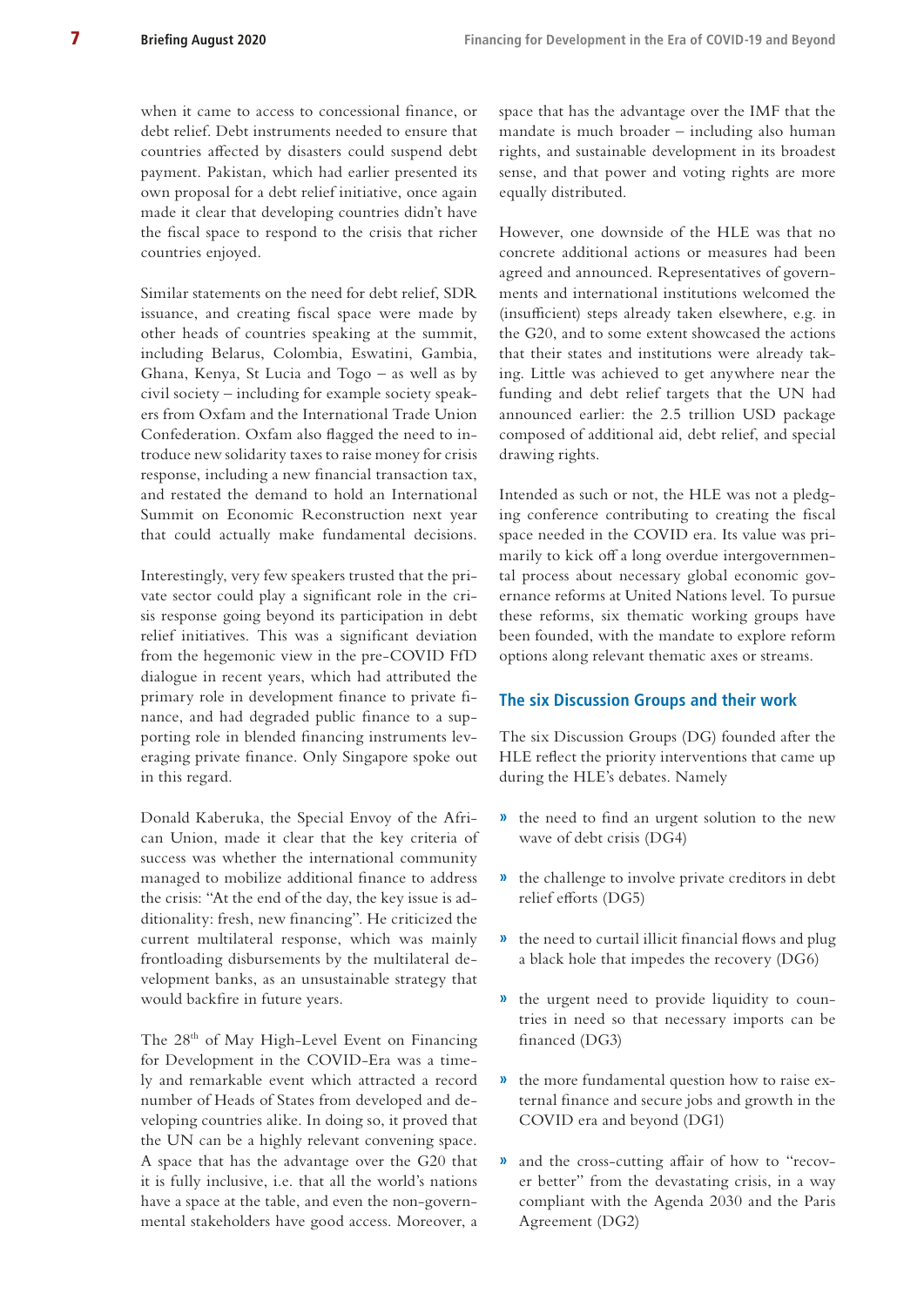<span id="page-7-0"></span>

Source: United Nations

### **The working modalities**

The working modalities were presented at a virtual 'soft launch' of the DGs on the 24<sup>th</sup> of June. They have multi-stakeholder character. Each of the discussion groups is composed of representatives of Member States that have an interest in the issue. Private sector and a limited number of civil society participants have been invited to join the groups. Civil society participation is facilitated zby the CSO FfD group, in some case complemented by outreach of DG members or staff. Secretariat support is provided by UN bodies, mainly UN DESA (here primarily the Financing for Sustainable Development office), UNCTAD, and the UNDP. At least two co-chairs, all representatives of Member

States, head each of the groups and provide political leadership. In most cases, the chair(wo)men are Ambassadors from Permanent Representations at the UN in New York. Some DGs have up to four co-chairs. The UN Secretary General's Special Envoy on Financing the 2030 Agenda (Mahmoud Mohieldin) and his office play an overall coordinating role.

The process runs in two phases: In Phase 1 that lasts from June to September, each group is to hold three virtual meetings. The key output of the groups should be an option paper to be presented at the first key milestone, the Ministerial Meeting on the 8th of September. This meeting will kick off the second phase of the working group process, whose modalities are currently undefined. At a new high-level meeting on the 29<sup>th</sup> of September, on the margin of the 75<sup>th</sup> UN General Assembly, the heads of states will be reconvened to take "a decision"<sup>21</sup> on the menu of options.

The remaining part of this briefing paper gives a rough overview of the working group's work so far. All documentation that has been officially disclosed can be found in the sub-section of the UN website dedicated to the process, which also contains a subsection for each of the DGs where their information can be found.22

# **Group 1:**

# **External Finance and Remittances, Jobs and Inclusive Growth**

**Member State Co-Leads:**  Bangladesh, Egypt, Japan, Spain

#### **Member State Participants:**

Cabo Verde, China, Haiti, India, Indonesia, Kazakhstan, Malawi, Russia, South Africa.23

# **UN Entity Focal Point:**  UNCTAD

Discussion Group 1 combines a larger number of development finance flows, or action areas of the traditional Financing for Development process. The first co-leads' working note released on the  $22<sup>nd</sup>$  of July indicates that the group discusses

<sup>21</sup> The term "decision" is used on the website. This term obviously leaves open what political or legal status the outcome of the head of state meeting shall have.

<sup>22</sup> <https://www.un.org/en/coronavirus/financing-development>

<sup>23</sup> Information on member state participants is taken from the DGs' official website:<https://www.un.org/en/coronavirus/financing-development>. While these state that the list is continuously updated, it does not fully reflect the actual participants in DG meetings so far.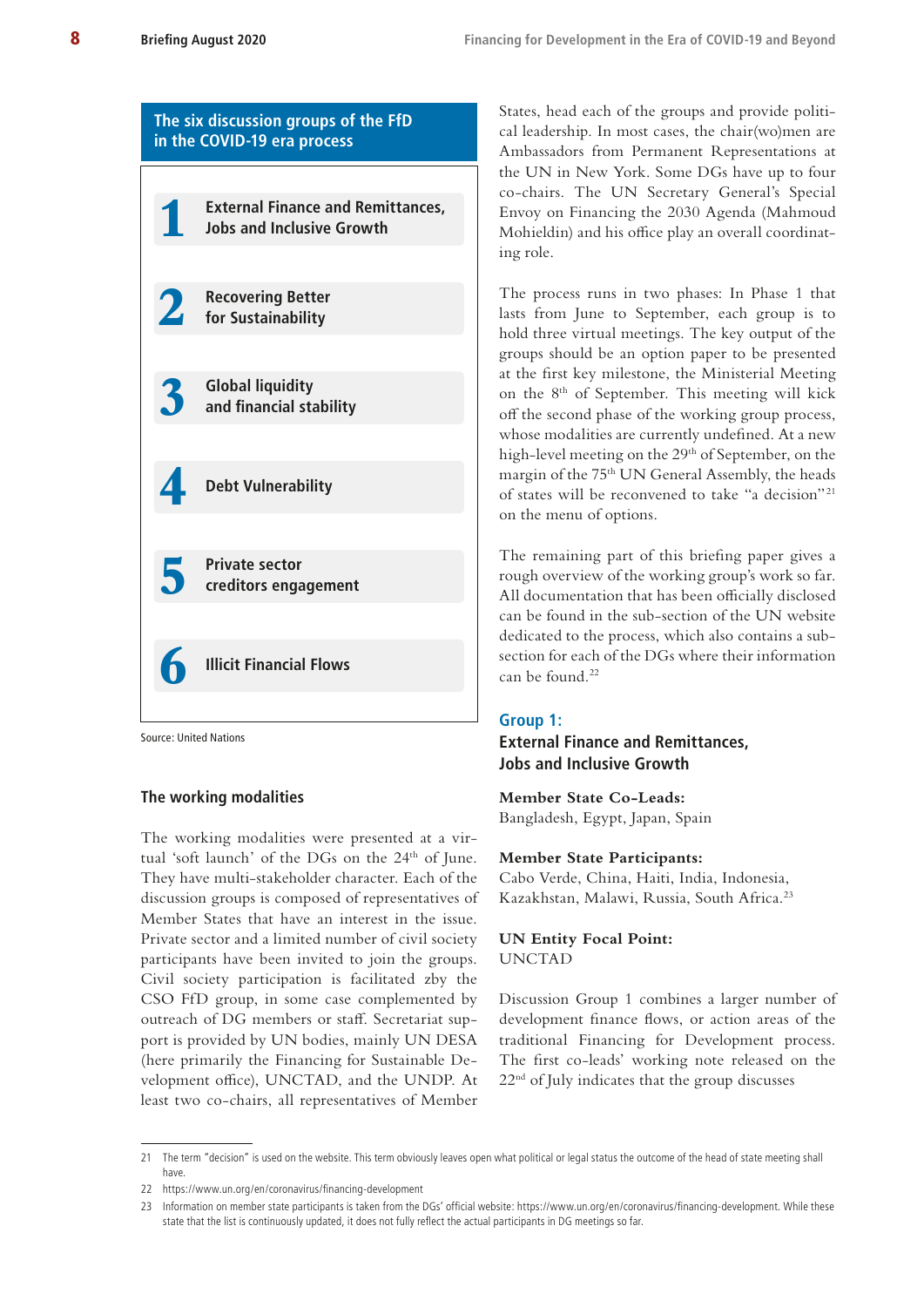- <span id="page-8-0"></span>**»** Private finance and investment, including foreign direct investment, and financial instruments to mobilize private finance
- **»** the role of public investment remittances
- **»** the role of Official Development Assistance and other officially supported resources to the SDGs
- **»** decent jobs and inclusive growth this, however, with a strong focus on social protection.

What is remarkable in the working note is the strong focus on and abundant space devoted to private finance – as opposed to public finance – within the complex of external finance that the group is mandated to the discuss. The note suggests that mobilizing private finance is a central necessity for recovery and SDG-financing, calls to "develop scalable pipelines of investment-ready projects" and recommends the use of guarantees and even tax incentives to promote private investments. The latter would further reduce countries' fiscal space. In doing so, the note follows a discourse that was prevalent at the OECD and EU ahead of the COVID-19 era, exactly at a time when OECD and EU Member States had rediscovered the role of the active and developmental state during the crisis. Only some caution is raised, e.g. when the note warns about the need to assess the cost of blending versus other financing mechanisms.

The note also finds that 87% to 91% of infrastructure investment is public investment. One recommendation is to (re-)capitalize public development banks (PDBs) appropriately, and to ensure that their governance structures "reflect the current political economy". The costs of remittances should be reduced through greater competition and through digital technologies. The ODA part calls for honoring of commitments, and for using reverse graduation processes to ensure access to concessional finance. The recommendations on social protection are most remarkable. With regard to the limited coverage of social protection systems caused by the inability to finance them in poorer countries, the note suggests a Global Fund for Universal Social Protection financed through global financial transaction tax and digital tax.

The first virtual meeting of the group took place on the 28th of July and attracted more than 120 participants. Interventions at the meeting contributed complexity, e.g. by adding even more types of flows such as diaspora financing to the DG`s list. There were strong pushes to honor ODA commitments,

and for the state to create better incentives to direct public and private finance to sustainable development. The following meetings are scheduled for the 14<sup>th</sup> and 27<sup>th</sup> of August.

# **Group 2:**

# **Recovering Better for Sustainability**

#### **Member State Co-Leads:**

Fiji, Rwanda, United Kingdom and European Union

#### **Member State Participants:**

Algeria, Bangladesh, Belize, Brazil, China, Denmark, France, Germany, Haiti, Indonesia, Ireland, Italy, Kazakhstan, Malawi, Mexico, Morocco, Republic of Korea, Saint Lucia, South Africa, Russia, Spain and Sweden

#### **UN Entity Focal Point:**  UNDP

Discussion group 2 covers the broadest and most abstract theme. It has also amassed the largest number of member state participants, with a disproportionate representation of countries from developed countries, especially Europe, as compared to other groups. The group's theme leans on the currently fashionable "build back better" theme used across the UN system, which aims to promote recovery policies aligned with the SDGs and Agenda 2030. At the soft launch of the working groups, several speakers flagged that the recovery should be green and resilient, and should help to reduce inequalities.

The group's level of the ambition is not entirely clear. The official summary from the first meeting first keeps expectations low, stating that "the policy recommendations should be practical and pragmatic proposals that will find the necessary political will and can be easily implemented". But it goes on to state that "the recovery should bring about structural changes that create decent jobs, and harness technology for a new development model of social inclusion, equity, environmental sustainability and should have a focus on local needs". The latter obviously implies a more fundamental revamp of the development model pursued in recent decades. In any case, appropriate financing strategies and options should be added to policy recommendations. According to the official summary, the first (virtual) meeting counted 124 total participants, which would make it the largest of the Discussion Groups.

Ahead of the second meeting, which took place virtually on the 5<sup>th</sup> of August 2020, a "Draft Summary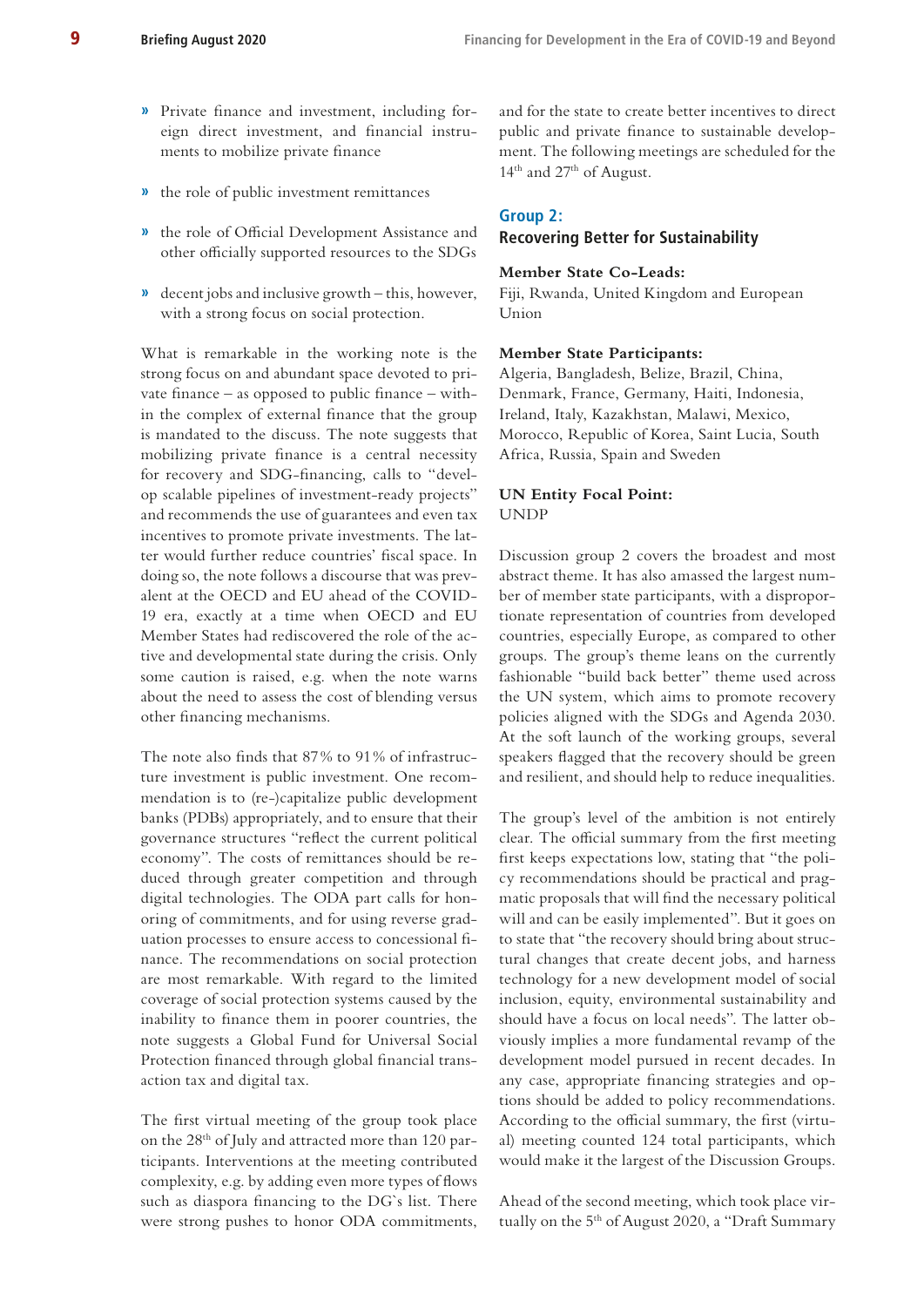<span id="page-9-0"></span>of menu of policy options" was circulated to invitees. The 18-page document was compiled following inputs received by group participants. It contains in total 244 policy recommendations for different financial sources (such as tax or private investment), different sectors (such as agriculture or health), and different actors ranging from the local governments to central banks and international organizations. The compilation is an informative compendium of contemporary thinking on financing for sustainable development – or at least of the thinking of those stakeholders represented in the group.

Due to the strong representation of UN Member States from developed countries, especially from the EU, the options very much reflect the discourse that took place at EU level in Brussels during recent years: sustainable finance strategies centered around more 'sustainable' private investment, in which the state plays a reductionist role as a market regulator, i.e. by providing soft-law standards for a "green taxonomy". The paper indicates that both more thematic focus and more diverse group membership would be useful for the group.

The second meeting of the group on the 5th of August again counted more than a hundred participants. The question of thematic focus remained challenging. Some representatives demanded an even further expansion of the scope to missing areas such as trade, but finally a decision was made to narrow the policy recommendations down to a shortlist of about 20 or so, at the discretion of the co-chairs.

# **Group 3:**

**Global liquidity and financial stability**

**Member State Co-Leads:**  Costa Rica and Maldives

#### **Member State Participants:**

Antigua and Barbuda, China, Colombia, Haiti, India, Kazakhstan, Malawi

#### **UN Entity Focal Point:**

ECA in representation of the Regional Economic Commissions

The third discussion group on global liquidity and financial stability has a much narrower thematic focus than the previous two groups. It discusses a matter of key concern for developing countries as they, in March 2020, fell victim to the fastest and largest wave of capital flight that ever happened within such a short timeframe. However, the group

faces two challenges. The first one is how to distinguish its discussion topic from those of Discussion Groups 4 (debt vulnerabilities) and V (private creditor participation). To address these challenges, the Groups 3, 4 and 5 held their first meeting jointly on the 16th of July. Only the second meetings were held separately, in the case of Group 3 on the 5<sup>th</sup> of August.

The second challenge is how to secure good participation. The overall number of participants has not been overwhelming to start with, and initially no single developed country joined the group. Neither did private sector actors. This is unfortunate as it had already been mentioned at the soft launch event that the treatment of developing countries by private rating agencies had been a devastating blow to their governments' efforts to stabilize their finances during the crisis, so there would be a need to bring them to the table. Canada and Russia participated in the second meeting, though.

The second meeting of the Group discussed the impact and feasibility of a number of options based on a technical input prepared by the Secretariat (i.e. UNCTAD). First and foremost were the issuance and reallocation of Special Drawing Rights, a proposal that featured strongly in HLE statements in May. This proposal is deemed the most useful overall. It is however the one where political feasibility ('ease of adoption') is shaky as its implementation implies overcoming the current reluctance of the USA's veto power in the IMF Executive Board. In this light, alternatives such as capital account management, addressing liquidity shortages through new swap and repo arrangements between central banks, and the role of IMF emergency lending facilities and regional financing arrangements are also on the group's agenda.

The group also discussed the innovative proposal to establish a Multilateral Development Fund called FACE (Fund Against COVID Economics), managed by the World Bank or several Multilateral Development Banks (MDBs) together. FACE would fund concessional long-term loans to developing countries, free of structural conditionalities. It would be financed by contributions of the most powerful economies, and match developing countries' own resources devoted to post-COVID recovery. FACE should provide financing to the tune of 3% of a beneficiary country's GDP, which sounds ambitious but is well below the fiscal stimulus that most richer countries have already spent at home.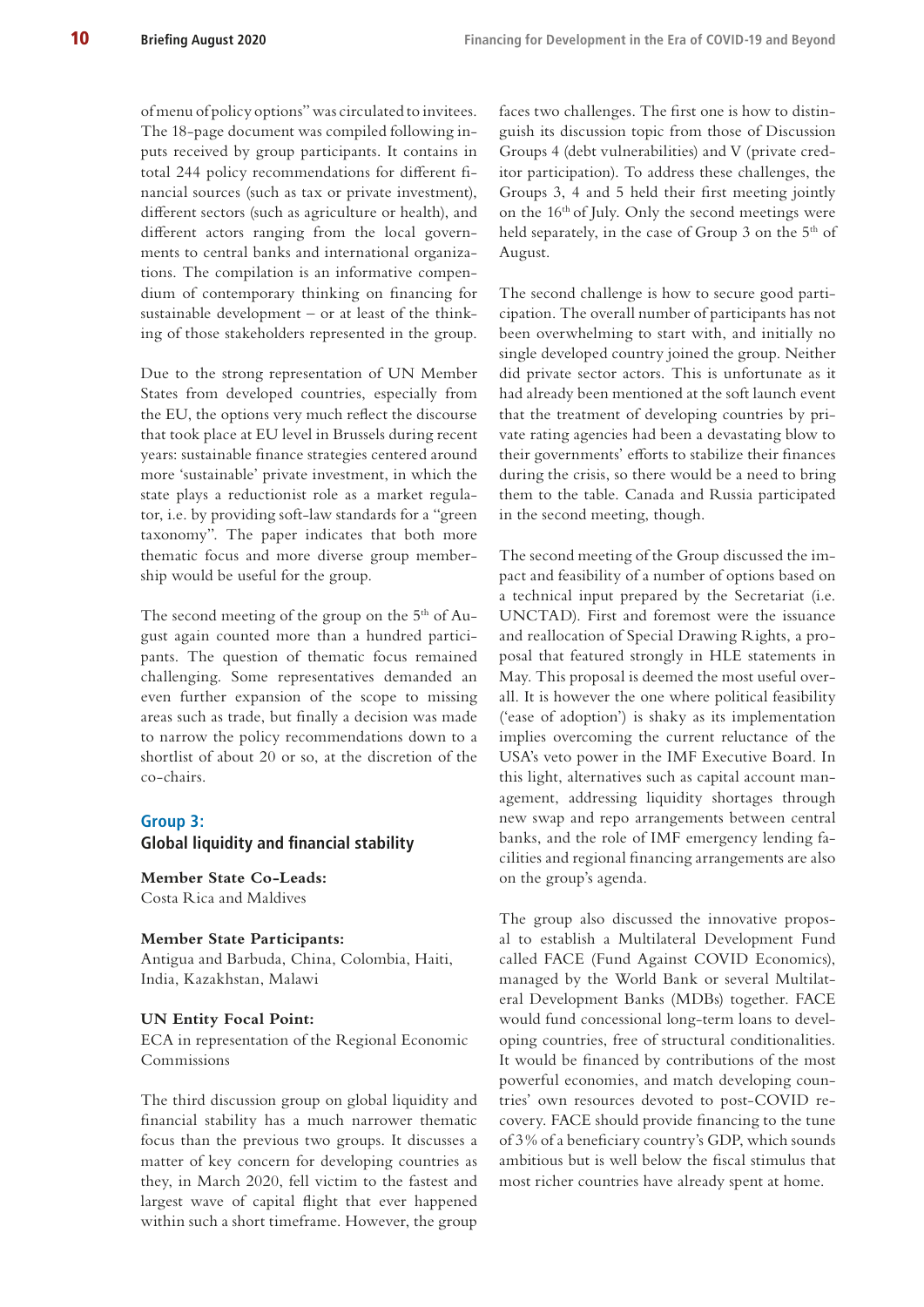<span id="page-10-0"></span>Other participants mentioned that IMF gold sales could generate fresh resources. The establishment of a global rating agency could overcome some of the challenges related to dependence on private rating agencies. One participant stressed that the different policy options were not mutually exclusive.

#### **Group 4:**

#### **Debt Vulnerability**

#### **Member State Co-Leads:**

Netherlands, Pakistan and the African Union

#### **Member State Participants:**

Antigua and Barbuda, Belize, Brazil, Cabo Verde, China, Ethiopia, France, Haiti, Kazakhstan, Malawi, Saint Lucia, Senegal, Russia and the United States of America

#### **UN Entity Focal Point:**  DESA and UNCTAD

Group 4 picked up a central topic of the May HLE, the question if and how much debt relief is needed, and for whom. The starting point for the group is the G20's Debt Service Suspension Initiative (DSSI), which was launched in April. The first phase of the DG's work, until the Ministerial Meeting in September, is mainly to discuss how to expand the DSSI – with expansion being possible in terms of scope (more debt categories included), eligibility (including (some) middle-income countries), and duration (standstill longer than end-2020). The second phase from September onwards should be devoted to discussing more fundamental reforms related to lending and borrowing and debt restructuring, including of the international financial architecture.

Already at the soft launch, some players argued that there was a need to go beyond debt suspension  $-$  a debt operation that simply frees-up liquidity – towards actual debt cancellation, as only cancellation could address a fundamental state of insolvency that many countries might have entered into due to the COVID shock. One of the co-chairs, Pakistan, had made its own proposal for a debt relief initiative earlier this year, which secures strong political leadership for the group. One of the group's co-leads has made clear that the key principle to guide the group's work was that debt could not stand in the way of development. Remarkably, even a major economic power from developed countries announced to join the debt vulnerabilities groups, with the intention to contribute constructively and pursue concrete outcomes, to limit the use of confidentiality clauses in debt contracts so that they become more transparent, and to refrain from collateralized debt contracts which make debt restructurings more difficult.

Group 3, 4 and 5 held their first meeting jointly on the 16th of July. Especially middle income countries such as South Africa supported the expansion of debt standstill agreements to other countries. The need to work with new debt swaps was also mentioned: a share of a country's foreign debt would be forgiven in exchange for investments in, for example, the Sustainable Development Goals. Many expressed their support for the DSSI, and repeated their call that private creditors should participate in the DSSI. Others found that multilateral creditors should participate, a call which triggered debate as some were arguing that it would have an impact on credit ratings and borrowing costs of the MDBs concerned.

The debate about World Bank participation continued at the second meeting, on the  $6<sup>th</sup>$  of August. This meeting was mainly a panel discussion, where experts presented policy options. These included among others debt buyback facilities, different versions of debt swaps, and also the idea of enforcing comprehensive debt relief through UN Security Council Resolutions (following the precedent of Iraq in 2005), or a debt restructuring framework building its decisions on the human rights based approach. The experts' input enriched the discussions. A Member State representatives, however, reminded the group of the need to come to an agreed set of options within a very short timeframe.

#### **Group 5:**

### **Private sector creditors engagement**

**Member State Co-Leads:**  Antigua and Barbuda and Senegal

#### **Member State Participants:**

Brazil, China, Haiti, Kazakhstan, Malawi, Morocco, Saint Lucia

#### **UN Entity Focal Point:**  DESA

The participation of private creditors in coordinated debt relief initiatives was mentioned as a central necessity at the HLE in May. Cancellation or at least suspension of payments, not just to bilateral creditors but also to private creditors, is needed on the one hand to create additional fiscal space, and on the other to ensure fair burden sharing among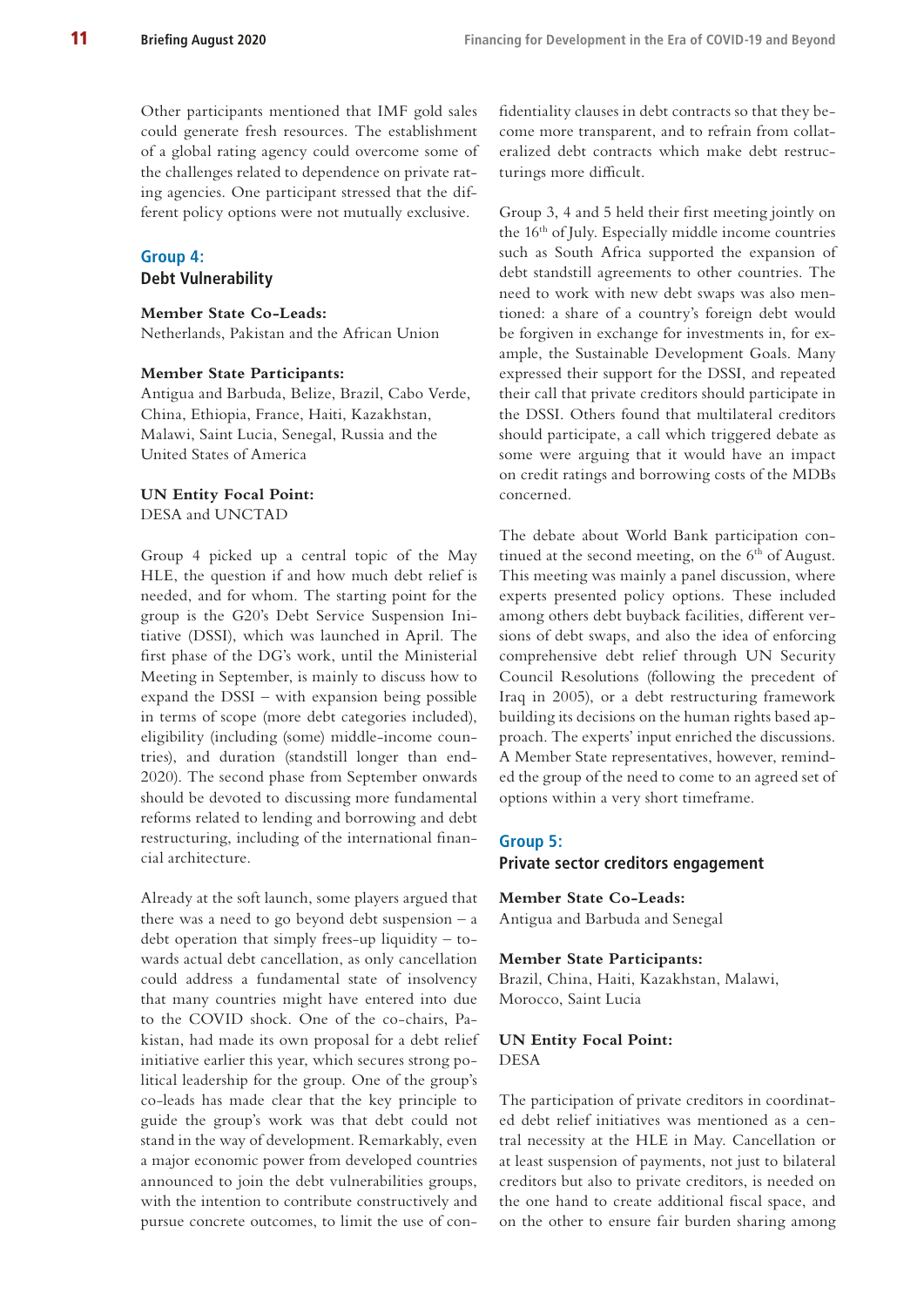<span id="page-11-0"></span>creditor groups. Countries like China and international institutions like the World Bank called early and explicitly for private creditor participation, including at the discussion groups' soft launch. The challenge for the group is that, until now, calls for voluntary private sector participation have not yielded any positive results, and enforcing private sector participation is difficult in light of the absence of effective institutions that can tackle sovereign insolvencies.

The group met jointly with Groups 3 and 4 on the  $16<sup>th</sup>$  of July, and the second meeting on the  $6<sup>th</sup>$  of August was held back-to-back with Group 4. Private rating agencies (Moody's) and the major commercial banks' lobby association (the Institute of International Finance, IIF) had been invited and participated in the group early on. The official summary of the first meeting states that, to facilitate private participation in debt relief in the short or long run, "co-chairs saw room for discussions on legal support mechanisms, debt buyback facilities, debt swaps for investments, and reprofiling of debt, including the use of state-contingent instruments".

The question of how to ensure private creditor participation remains unanswered until now. A developed country with strong financial industry presence in its economy, advocated voluntary participation. It was also argued that bankers' and fund managers' fiduciary responsibilities and the possible reactions by credit rating agencies made private sector participation difficult. When leading academics spoke at the second session, the tendency was to explain that private creditor participation wouldn't happen voluntarily, which leaves mainly the two policy options to either bail-out or buy-out private creditors with public monies (through debt buy-back facilities or the provision of IMF loans, or to create effective institutions that make comprehensive, speedy and orderly debt workouts possible, i.e. to create a sovereign debt workout mechanism.

The IIF itself has produced a term-sheet for private participation in the DSSI, but to no effect in practice. Concerns about how private creditors might react have so far even stopped a large number of DSSI-eligible countries from requesting the bilateral debt standstill that they could enjoy. Representatives of Member States expressed their discomfort with the fact that non-participation by private creditors essentially implied a de facto bail-out. Savings from the DSSI as well as fresh resources provided by the IMF were financing installments paid to private creditors, instead of creating the fiscal space needed to combat COVID-19.

# **Group 6:**

**Illicit Financial Flows**

**Member State Co-Leads:**  Barbados and Nigeria

#### **Member State Participants:**

Algeria, Bahamas, China, Equatorial Guinea, Haiti, Indonesia, Kazakhstan, Liberia, Luxembourg, Malawi, Mexico, Mozambique, Norway, Papua New Guinea, Russia and South Africa

#### **UN Entity Focal Point:**  DESA

Curtailing illicit financial flows (IFFs) has also been identified as a priority area when it comes to creating fiscal space and mobilizing financing to cope with the COVID crisis. Several heads of state referred to it at the HLE, and the Ambassador of Nigeria stressed at the soft launch of the discussion groups that, to be effective, IFFs had to be addressed at both ends, in source countries as well as in their destination countries. Such a comprehensive approach requires international cooperation. Nigeria volunteered to co-chair the group, together with Barbados.

Discussion Group 6 runs parallel to an expert panel on Financial Accountability, Transparency and Integrity (FACTI), which deals with similar topics. This panel was established at the UN earlier this year and has started its operations. Since then, several consultations have taken place within FACTI's work, background papers have been commissioned, and the experts had discussions among them. By late September 2020, they are expected to present their interim report. Thus DG6 could build on this work. The relationship between FACTI and DG6 has, however, not been made fully clear so far.

The discussion group met virtually for the first time on the 17<sup>th</sup> of July 2020. A background document had been circulated earlier to group participants – the group has strong developing country participation. The background paper reminded readers of existing agreements, especially those in the UN's Addis Ababa Action Agenda and the UN Convention on Corruption (many of which await proper implementation). It also mapped current discourses in areas such as withholding taxes, transparency and integrity, and structural shortcomings that need to be addressed to curtail IFFs. Delegates raised a wide range of options, relating to e.g. tax governance, such as the need to set up an intergovernmental tax body at UN, or develop a UN Tax Convention,